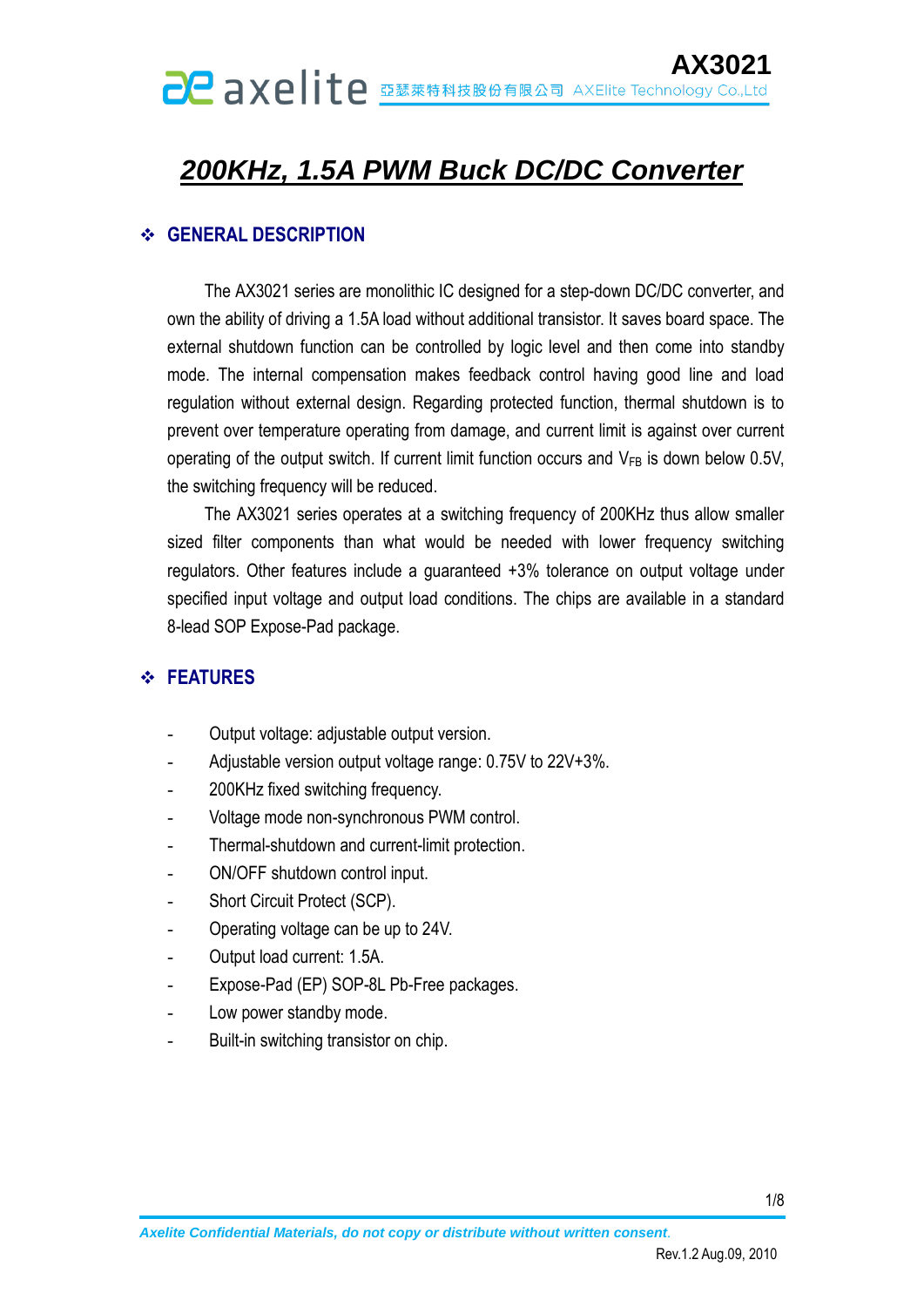#### **BLOCK DIAGRAM**



#### **PIN ASSIGNMENT**

The package of AX3021 is SOP-8L-EP; the pin assignment is given by:



| <b>Name</b>                | <b>Description</b>              |  |  |  |
|----------------------------|---------------------------------|--|--|--|
| V <sub>cc</sub>            | Operating voltage input         |  |  |  |
| <b>SW</b>                  | Switching output                |  |  |  |
| FB                         | Output voltage feedback control |  |  |  |
| EN                         | <b>ON/OFF Shutdown</b>          |  |  |  |
| $\mathsf{V}_{\mathsf{SS}}$ | GND pin                         |  |  |  |

#### **ORDER/MARKING INFORMATION**

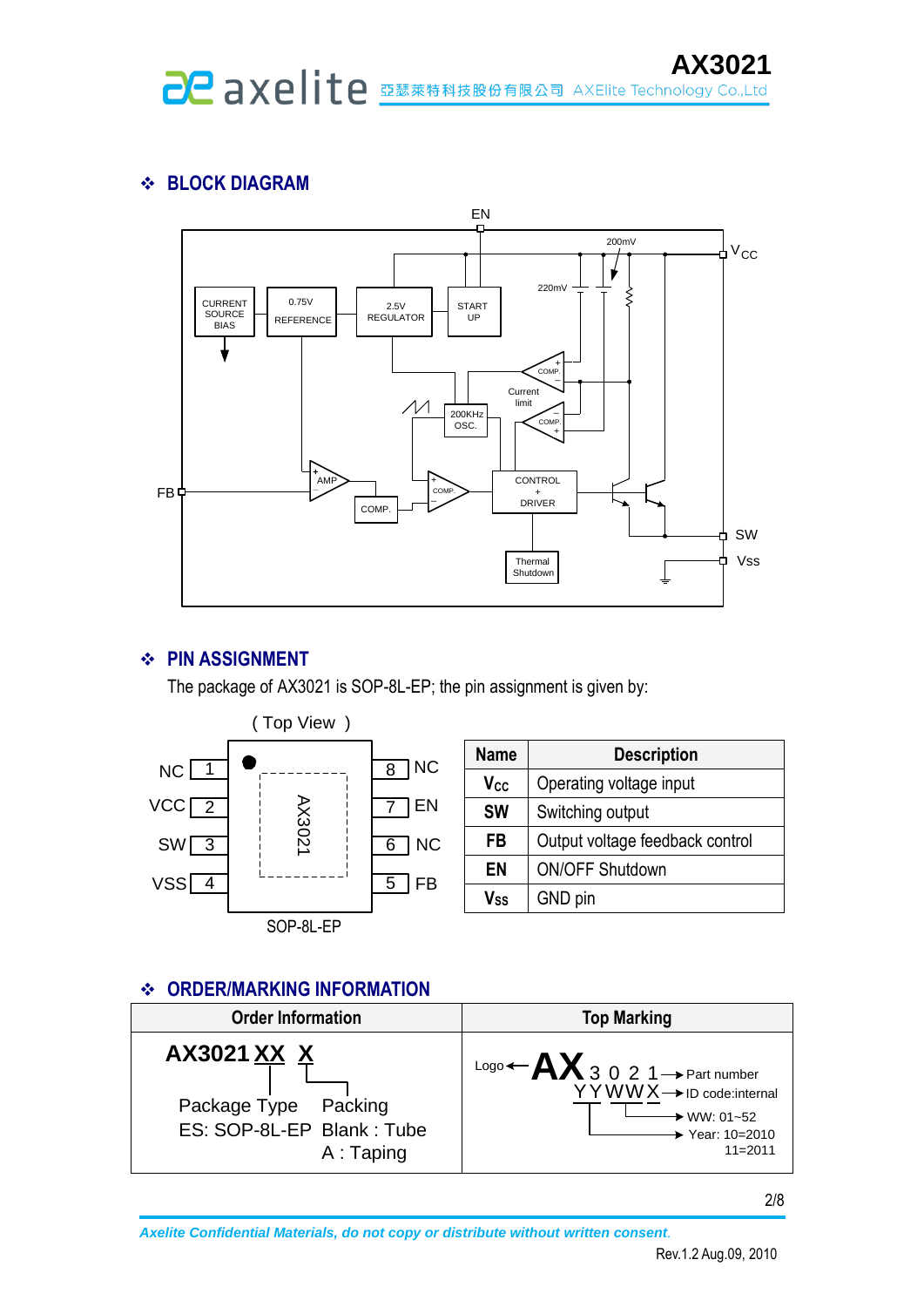#### **ABSOLUTE MAXIMUM RATINGS**

| <b>Characteristics</b>                      | <b>Symbol</b>          | Rating                               | Unit          |
|---------------------------------------------|------------------------|--------------------------------------|---------------|
| Maximum Supply Voltage                      | $V_{CC}$               | $+26$                                | V             |
| ON/OFF Pin Input Voltage                    | V <sub>EN</sub>        | $-0.3$ to $V_{CC}$                   |               |
| Feedback Pin Voltage                        | $V_{FB}$               | $-0.3$ to 12                         | V             |
| Output Voltage to Ground                    | <b>VOUT</b>            | $-0.8$                               | V             |
| Power Dissipation Internally limited        | <b>PD</b>              | (Tj-T <sub>A</sub> ) / $\theta_{JA}$ | W             |
| Storage Temperature Range                   | $T_{ST}$               | $-65$ to $+150$                      | °C            |
| <b>Operating Junction Temperature Range</b> | ТJ                     | $-20$ to $+125$                      | °C            |
| <b>Operating Supply Voltage</b>             | <b>V</b> <sub>OP</sub> | $+4.0$ to $+24$                      | V             |
| Thermal Resistance from Junction to case    | $\theta_{\text{JC}}$   | 20                                   | $\degree$ C/W |
| Thermal Resistance from Junction to ambient | $\theta_{JA}$          | 50                                   | $\degree$ C/W |

Note: θ<sub>JA</sub> is measured with the PCB copper area(need connect to Expose-Pad) of approximately 1.5 in<sup>2</sup> (Multi-layer).

#### **ELECTRICAL CHARACTERISTICS**

(Unless otherwise specified,  $T_A = 25^{\circ}$ C, V $_{CC} = 12$ V, V $_{OUT} = 3.3$ V,  $I_{OUT} = 0.2$ A)

| <b>Characteristics</b>                                 | <b>Symbol</b>    | <b>Conditions</b>                                                               | Min | <b>Typ</b>        |        | <b>Max Units</b> |
|--------------------------------------------------------|------------------|---------------------------------------------------------------------------------|-----|-------------------|--------|------------------|
| Feedback Voltage                                       | $V_{FB}$         | $IOUT=0.2A$                                                                     |     | 0.728 0.750 0.773 |        | V                |
| Quiescent Current                                      | lQ               | $V_{FB} = 1.2V$ force driver off                                                |     | 4                 | 8      | mA               |
| Feedback bias current                                  | <b>IFB</b>       | $IOUT=0.1A$                                                                     |     | $-10$             | $-50$  | nA               |
| Shutdown supply Current                                | Isp              | $V_{EN} = 0V$                                                                   |     | $\overline{2}$    | 10     | uA               |
| Oscillator frequency                                   | Fosc             |                                                                                 | 140 | 200               | 260    | <b>KHz</b>       |
| Oscillator frequency<br>of<br>short<br>circuit protect | F <sub>SCP</sub> | (Adjustable) When<br>V <sub>FB</sub> <0.5V                                      |     | 80                |        | <b>KHz</b>       |
| Max. Duty Cycle (ON)                                   | <b>DC</b>        | $V_{FB} = 1.2V$ force driver off                                                |     | $\mathbf{0}$      |        | $\frac{0}{0}$    |
| Min. Duty Cycle (OFF)                                  |                  | V <sub>FB</sub> =0V force driver on                                             |     | 100               |        |                  |
| <b>Current limit</b>                                   | $ _{CL}$         | Pear current, No outside<br>circuit<br>V <sub>FB</sub> =0V force driver on      | 1.8 |                   |        | A                |
| Saturation voltage                                     | V <sub>SAT</sub> | $I_{OUT} = 1.5A$ , No outside<br>circuit<br>V <sub>FB</sub> =0V force driver on |     | 1.2               | 1.5    | V                |
| SW pin leakage current<br>SW pin=0V                    | $I_{SWL}$        | No outside circuit<br>V <sub>FB</sub> =1.0V force driver off                    |     |                   | $-200$ | uA               |
| SW pin leakage current<br>SW pin= $-0.8V$              |                  | V <sub>CC</sub> =24V force driver off                                           |     | -5                |        | mA               |
| EN pin logic input threshold                           | V <sub>IH</sub>  | High (regulator ON)                                                             | 0.5 | 1.2               | 2.0    | $\vee$           |
| voltage                                                | VIL              | Low (regulator OFF)                                                             |     |                   |        |                  |
| EN pin logic input current                             | Iн               | $V_{EN}$ =2.5V (ON)                                                             | -   | 20                | ÷,     | uA               |
| EN pin input current                                   | IL.              | $V_{EN} = 0.3V$ (OFF)                                                           | -   | $-5$              |        |                  |
| Thermal shutdown Temp                                  | $T_{SD}$         |                                                                                 |     | 135               |        | $^{\circ}C$      |

3/8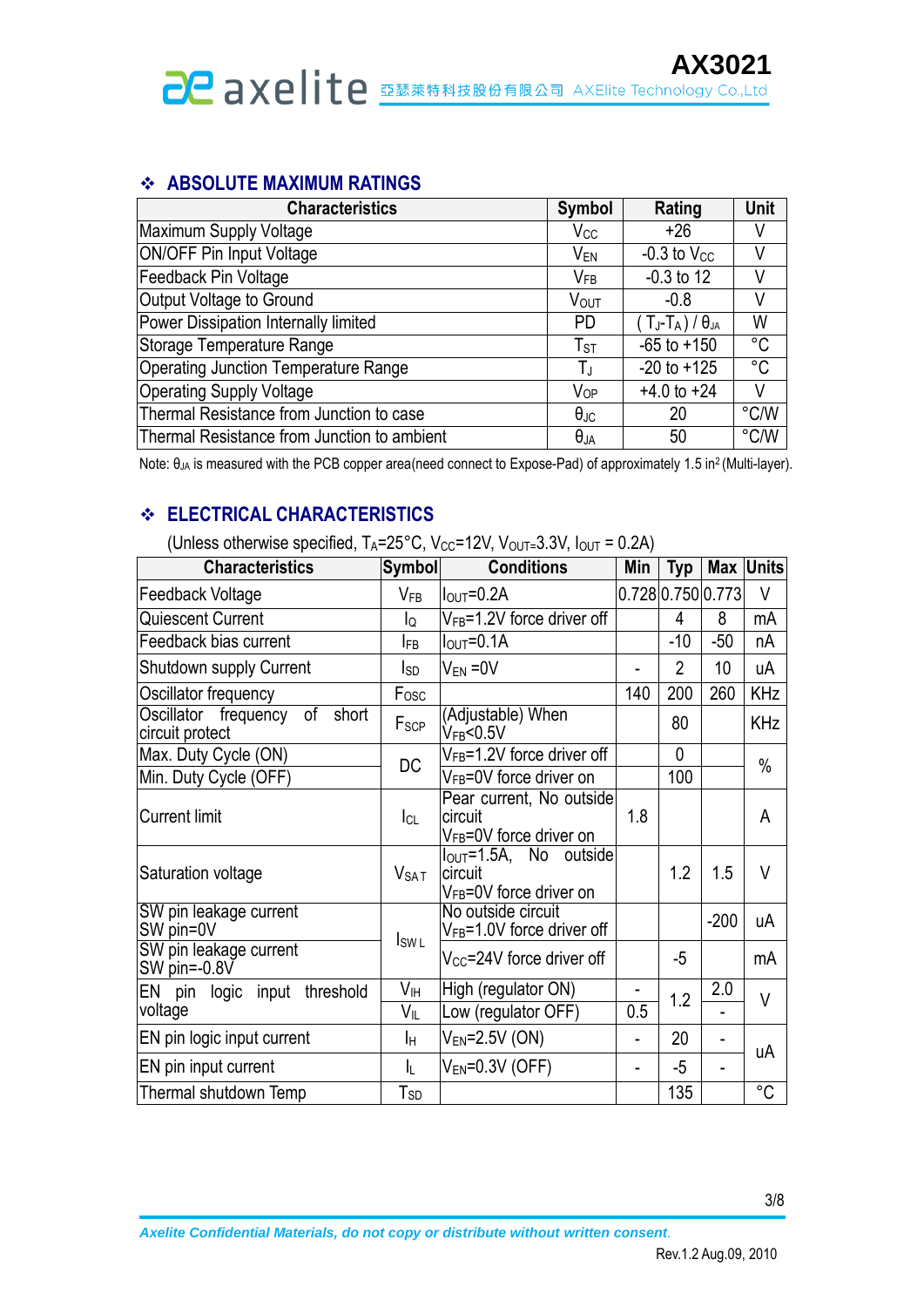#### **APPLICATION CIRCUIT**

**(1) Adjustable Output Voltage Version**



#### **(2) EN PIN with Delayed Startup**



$$
V_{\text{OUT}} = V_{\text{FB}} \times (1 + \frac{R1}{R2}), V_{\text{FB}} = 0.75V, R2 = 0.75K \sim 4K
$$

| Vout | R <sub>2</sub> | R1   |
|------|----------------|------|
| 5V   | 1.2K           | 6.8K |
| 3.3V | 2K             | 6.8K |
| 2.5V | 2K             | 4.7K |
| 1.8V | 2K             | 3K   |
| 1.5V | 2K             | 2K   |
| 1.3V | 2K             | 1.5K |
| 1.2V | 2K             | 1.2K |

Table 1 Resistor select for output voltage setting

| L1 recommend value ( $V_{\text{IN}}$ =12V, $I_{\text{OUT}}$ =1.5A,) |                                  |      |      |      |  |  |
|---------------------------------------------------------------------|----------------------------------|------|------|------|--|--|
| VOUT                                                                | 3.3V<br>$2.5\vee$<br>5۷<br>1.8 V |      |      |      |  |  |
| 1 Value                                                             | 22uH                             | 22uH | 33uH | 33uH |  |  |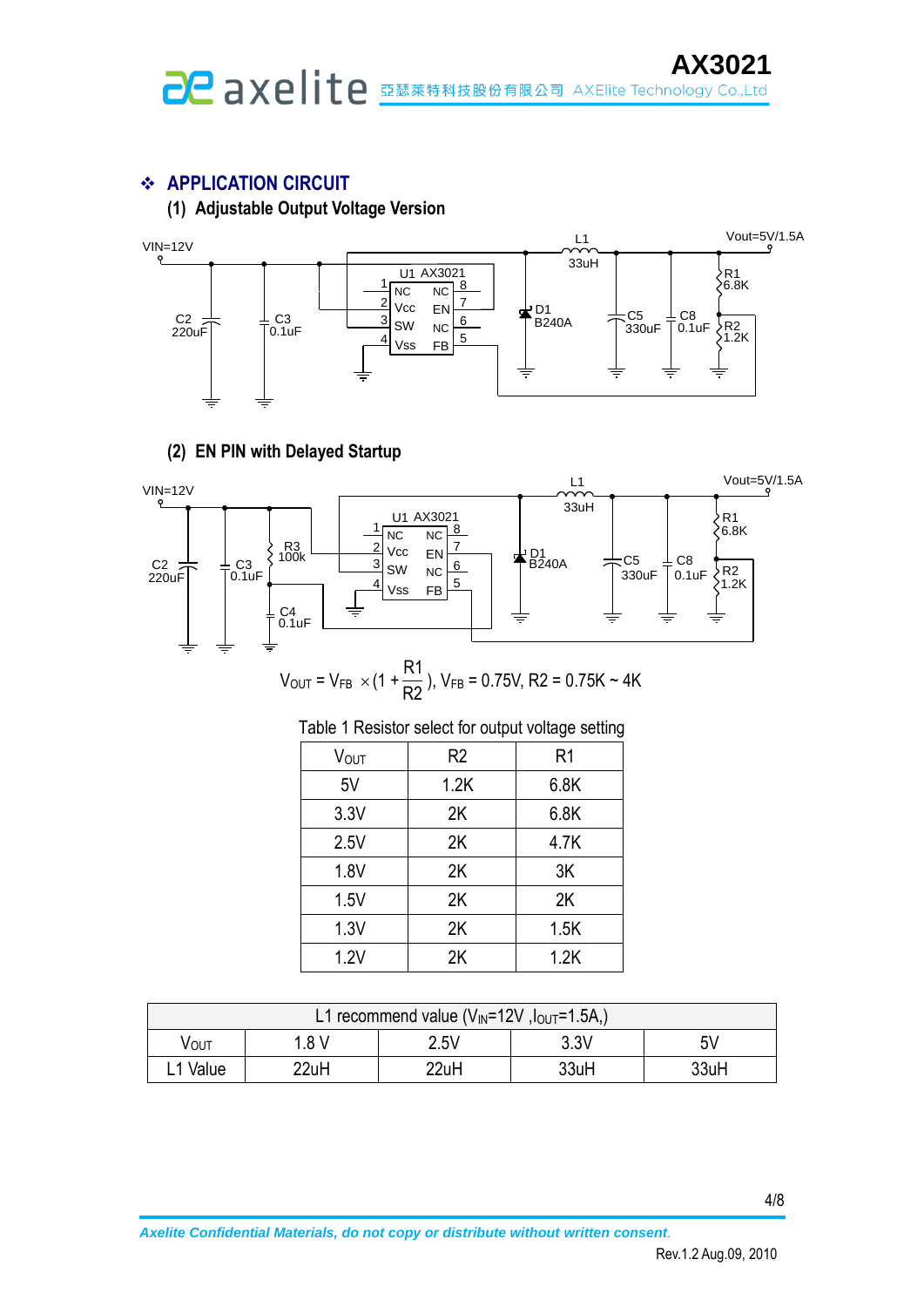#### **FUNCTION DESCRIPTIONS**

#### **Pin Functions**

**VCC**

This is the positive input supply for the IC switching regulator. A suitable input bypass capacitor must be presented at this pin to minimize voltage transients and to supply the switching currents needed by the regulator.

#### **VSS**

Circuit ground.

#### **SW**

Internal switch. The voltage at this pin switches between  $(+V_{CC} - V_{SAT})$  and approximately – 0.5V, with a duty cycle of approximately  $V_{\text{OUT}}/V_{\text{CC}}$ . To minimize coupling to sensitive circuitry, the PC board copper area connected to this pin should be minimized.

#### **Feedback**

Senses the regulated output voltage to complete the feedback loop.

#### **EN**

Allows the switching regulator circuit to be shutdown using logic level signals thus dropping the total input supply current to approximately 10uA. Pulling this pin below a threshold voltage of approximately 0.5V shuts the regulator down, and pulling this pin above 2.0V (up to a maximum of  $V_{\text{CC}}$ ) turns the regulator on.

#### **Thermal Considerations**

The SOP-8L package needs a heat sink under most conditions. The size of the heat sink depends on the input voltage, the output voltage, the load current and the ambient temperature. The AX3021 junction temperature rises above ambient temperature for a 1.5A load and different input and output voltages.

For the best thermal performance, wide copper traces and generous amounts of PCB copper (need connect to the  $V_{SS}$  pins) should be used in the board layout, (One exception is the SW pin, which should not have large areas of copper.) Large areas of copper provide the best transfer of heat (lower thermal resistance) to the surrounding air, and moving air lowers the thermal resistance even further.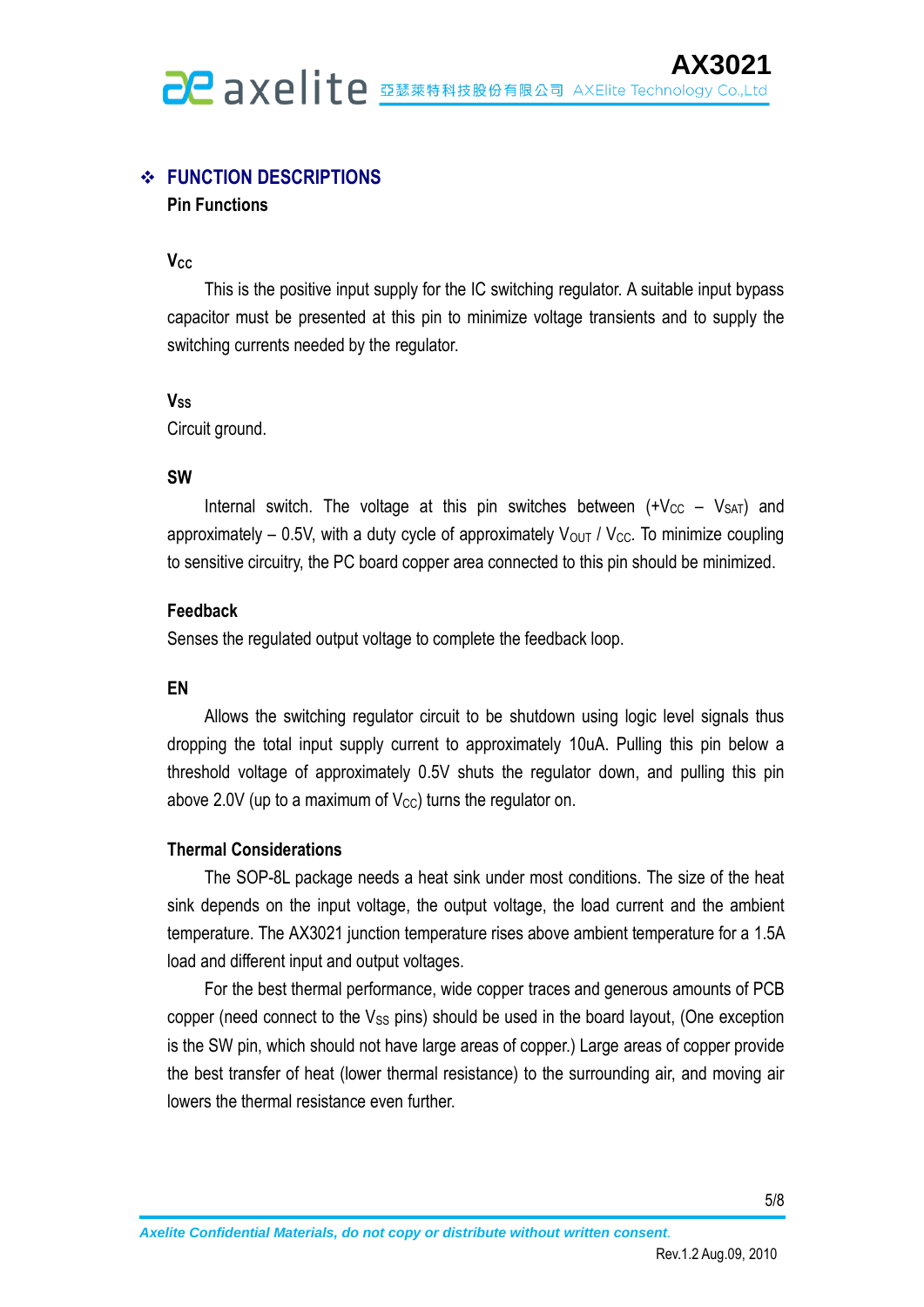## **TYPICAL CHARACTERISTICS**









#### FOSC VS VIN FOSC VS TEMPERATURE



#### VFB VS TEMPERATURE ICCQ VS TEMPERATURE

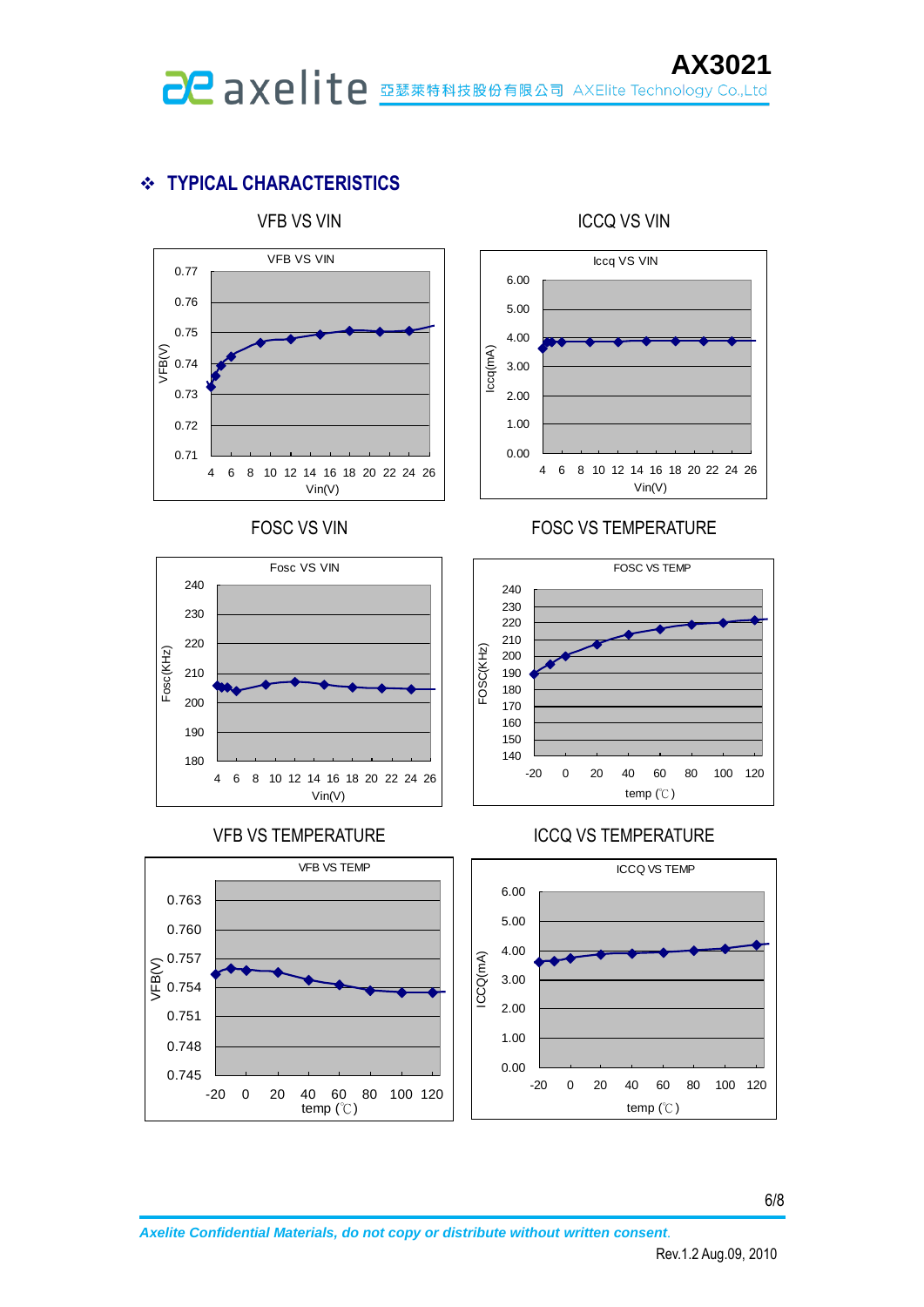# **AX3021**<br>**AX3021**.org RXED **TEC** AXELITE Technology Co.,Ltd

#### **TYPICAL CHARACTERISTICS (CONTINUES)**



7/8